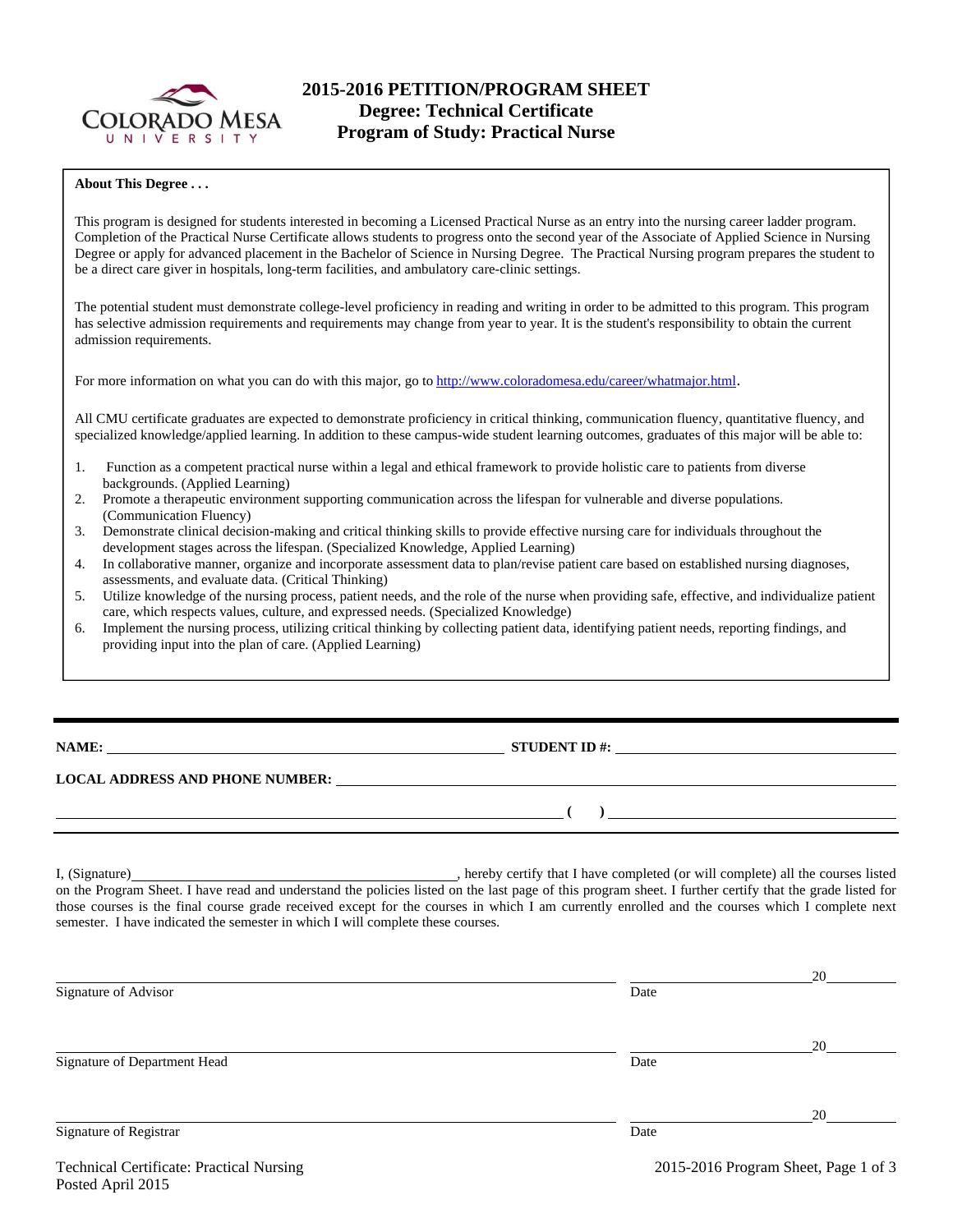**Students should work closely with a faculty advisor when selecting and scheduling courses prior to registration.** See the "Undergraduate Graduation Requirements" in the catalog for additional graduation information.

#### **DEGREE REQUIREMENTS:**

- <sup>2</sup> 2.00 cumulative GPA or higher in all CMU coursework
- Pre-collegiate courses (usually numbered below 100) cannot be used for graduation.
- 2.00 GPA or higher in all Essential Learning, prerequisite and nursing courses. Program sheets are for advising purposes only. Because a program may have requirements specific to the degree, check with your advisor for additional guidelines, including prerequisites, grade point averages, grades, exit examinations, and other expectations. It is the student's responsibility to be aware of, and follow, all guidelines for the degree being pursued. Any exceptions or substitutions must be approved by the faculty advisor and/or Department Head.
- A student must follow the CMU graduation requirements either from 1) the program sheet for the major in effect at the time the student officially declares a major; or 2) a program sheet for the major approved for a year subsequent to the year during which the student officially declares the major and is approved for the student by the department head. Because a program may have requirements specific to the degree, the student should check with the faculty advisor for additional criteria. It is the student's responsibility to be aware of, and follow, all requirements for the degree being pursued. Any exceptions or substitutions must be approved by the student's faculty advisor and Department Head.

| <b>ESSENTIAL LEARNING REQUIREMENTS (9 Semester Hours)</b>                                                                                                                                                                                                                                                                                                                                          | Sem hrs Grade Term/Trns<br>Course No<br>Title                                                                                                                                                                                                                                                                                                                                                    |
|----------------------------------------------------------------------------------------------------------------------------------------------------------------------------------------------------------------------------------------------------------------------------------------------------------------------------------------------------------------------------------------------------|--------------------------------------------------------------------------------------------------------------------------------------------------------------------------------------------------------------------------------------------------------------------------------------------------------------------------------------------------------------------------------------------------|
| See the current catalog for a list of courses that fulfill the requirements                                                                                                                                                                                                                                                                                                                        | <b>BIOL 209L</b><br>Human Anat & Physiology I Lab                                                                                                                                                                                                                                                                                                                                                |
| below. If a course is on the Essential Learning list of options and a                                                                                                                                                                                                                                                                                                                              | 3<br><b>BIOL 210</b><br>Human Anat & Physiology II                                                                                                                                                                                                                                                                                                                                               |
| requirement for your major, you must use it to fulfill the major                                                                                                                                                                                                                                                                                                                                   | BIOL 210L Human Anat & Physiology II Lab                                                                                                                                                                                                                                                                                                                                                         |
| requirement and make a different selection within the Essential Learning                                                                                                                                                                                                                                                                                                                           |                                                                                                                                                                                                                                                                                                                                                                                                  |
| requirement.                                                                                                                                                                                                                                                                                                                                                                                       | <b>TECHNICAL CERTIFICATE IN PRACTICAL NURSING</b>                                                                                                                                                                                                                                                                                                                                                |
| Course No Title<br>Sem.hrs Grade Term/Trns                                                                                                                                                                                                                                                                                                                                                         | <b>COURSE REQUIREMENTS</b> (31 Semester Hours)                                                                                                                                                                                                                                                                                                                                                   |
| <b>Communication</b> (6 semester hours, must receive a grade of "C" or<br>better and must be completed or in the process of completion by March<br>1 application deadline. "Late start" or "second module" classes<br>beginning after March 1 deadline do not count toward Essential<br>Learning classes. )<br>ENGL 111 English Composition<br>3<br>$\overline{3}$<br>ENGL 112*English Composition | NURS 101 Pharmacology Calculations<br>105L PN IV Certification<br><b>NURS</b><br>the company of the company<br>NURS 106 Fund Med Surg Concepts I<br>106L Fund Med Surg Concepts I Lab<br><b>NURS</b><br>107 Foundations of Nursing<br><b>NURS</b><br>107L Foundations of Nursing Lab<br><b>NURS</b><br><u> 1999 - Jan Barn Barns, man</u><br>Introduction to Mental Health<br><b>NURS</b><br>109 |
| History, Humanities, Social and Behavioral Sciences, Fine Arts,                                                                                                                                                                                                                                                                                                                                    | NURS 109L Introduction to Mental Health<br>Lab                                                                                                                                                                                                                                                                                                                                                   |
| Natural Sciences, Mathematics, or selected Applied Studies+                                                                                                                                                                                                                                                                                                                                        | <b>Basic Concepts of Pharmacology</b><br><b>NURS</b> 112                                                                                                                                                                                                                                                                                                                                         |
| <b>Courses</b> (3 semester hours)                                                                                                                                                                                                                                                                                                                                                                  | NURS 117 Nursing Care of Childbearing Family 2                                                                                                                                                                                                                                                                                                                                                   |
| ** PSYC 233 Human Growth & Development 3                                                                                                                                                                                                                                                                                                                                                           | NURS 117L Nursing Care of Childbearing Family 1                                                                                                                                                                                                                                                                                                                                                  |
|                                                                                                                                                                                                                                                                                                                                                                                                    | Lab                                                                                                                                                                                                                                                                                                                                                                                              |
| <b>PREREQUISITES</b> (8 Semester Hours)<br>3                                                                                                                                                                                                                                                                                                                                                       | NURS 118 Nursing Care of Children                                                                                                                                                                                                                                                                                                                                                                |
| BIOL 209 Human Anat & Physiology I                                                                                                                                                                                                                                                                                                                                                                 | 118L Nursing Care of Children Lab<br><b>NURS</b><br><u> 1989 - John Barn Barn, mars a</u>                                                                                                                                                                                                                                                                                                        |
|                                                                                                                                                                                                                                                                                                                                                                                                    | Socialization into Practical Nurs<br><b>NURS</b><br>156                                                                                                                                                                                                                                                                                                                                          |
| *Required by this program                                                                                                                                                                                                                                                                                                                                                                          | 172 Fund Med Surg Concepts II<br><b>NURS</b><br><u> 1999 - Jan Barnett, fransk politiker</u>                                                                                                                                                                                                                                                                                                     |
| ** This course is counted with the Essential Learning courses, but is a                                                                                                                                                                                                                                                                                                                            | 172L Fund Med Surg Concepts II Lab<br><b>NURS</b>                                                                                                                                                                                                                                                                                                                                                |
| prerequisite for the L.P.N. in Nursing program.<br>+Choose from HSCI 101, SPCH 101, SPCH 102                                                                                                                                                                                                                                                                                                       |                                                                                                                                                                                                                                                                                                                                                                                                  |